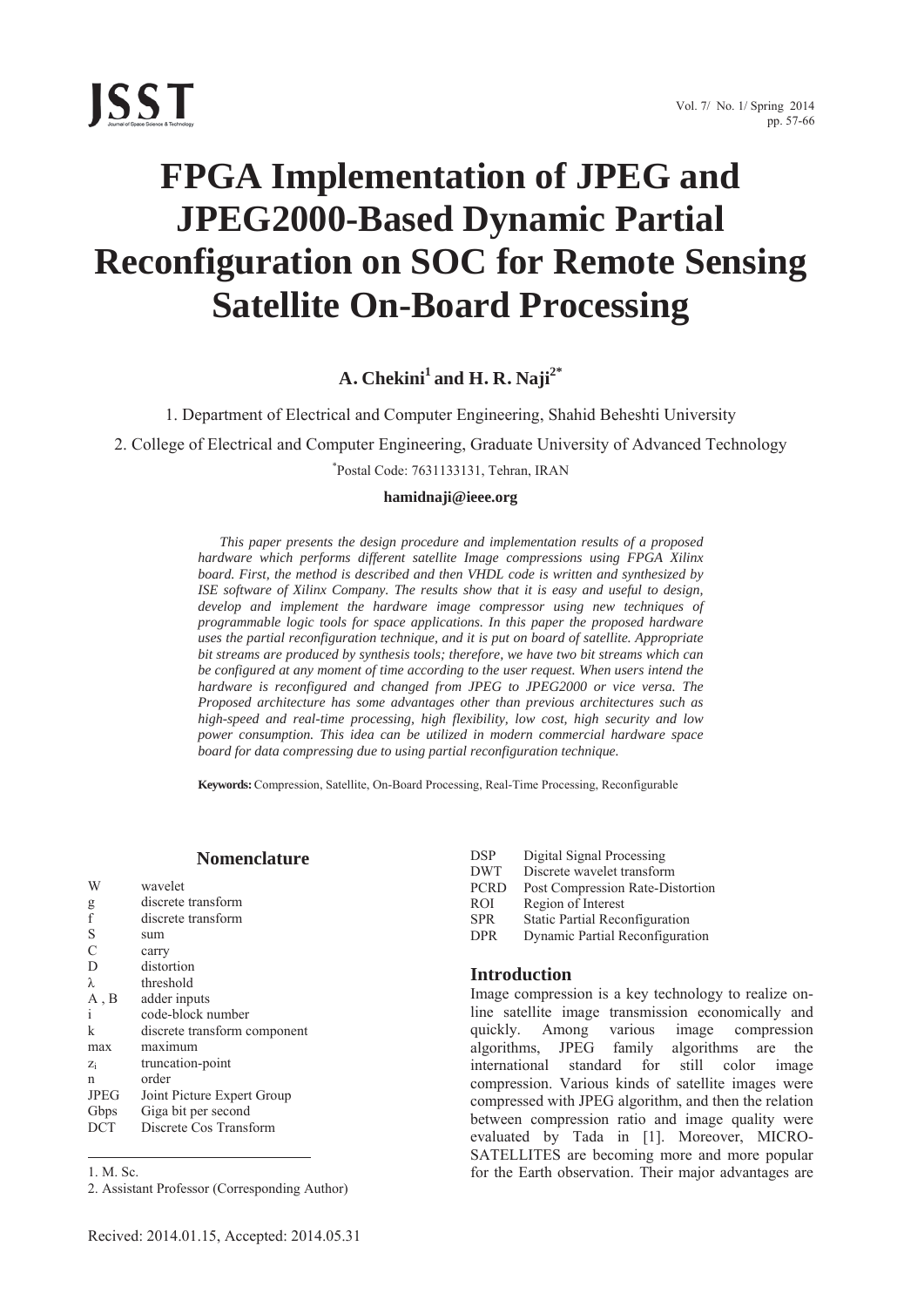their simplicity and cost-effectiveness [2]. They can capture images of the surface of the Earth with a resolution down to 200 m or less than it. As they orbit the Earth in approximately 100 min, they have the capacity to capture many images, and they can hold approximately200 of them in memory. However, they remain in contact with a single tracking station for only a few minutes, and downloading such images presents a bottleneck in the whole process of image acquisition. The obvious solution of this problem is the coding or compression of the images on the board. By regarding to Peixin's viewpoint "The cameras on board microsatellites are usually off the shelf sensors that do not have high fidelity that has to be preserved by all means"[3]. In addition, another bottleneck of downloading the images from such satellites is being time consuming. One of the standard approaches used for compression is the lossy version of joint picture expert group (JPEG) coding. The JPEG image compression standard was developed by JPEG and JBIG committees [4]. Commercial imaging satellites are experiencing rapid growth in resolution, and consequently, are generating data at increasingly high rates. Data generation of several Gbps is not uncommon, and on-board storage capabilities and downlink data rates have not kept pace. On-board image compression can solve this problem, by reducing the size of the data to be stored and down linked and providing flexibility in the downlink content. With regard to this instance, compressing the satellite images before sending from satellite on-board processor to Mission Control Center and Satellite Control Center is necessary. Also Compression allows efficient utilization of channel bandwidth and/or storage size [5].

JPEG2000 has many features which make it ideal for the compression of satellite imagery. These features include high-performance lossless compression, random access to the image content in compressed data, low resolution (thumbnail) versions of the image, and progressive output format. JPEG2000 is also an international standard [4], making the distribution of images to a diverse clientele more straightforward.

However, implementation of high-rate on-board JPEG2000 compression presents special challenges. JPEG2000 is a computationally intensive method, requiring several hundred operations to be performed on each pixel during the compression process. Color image JPEG compression consists of five steps as shown at Figure 1. The JPEG compression of gray scale images can be divided into three main steps that can be seen in Figure 2. In the JPEG compressor, the 2-D DCT is the most critical module to be hardware implemented because of its high complexity algorithm. [6] In the architectural level, this critical point is the responsibility of the sum operations on wide inputs and of the consequent delay generated by the carry

propagation in the ripple carry architecture used in the adders. Therefore, our use of the architecture was divided into two 1-D DCT architectures and one transpose buffer. The two 1-D DCT architectures are similar but the bit widths at each pipeline stage are different. [7] This architecture is shown at Figure 3.



**Fig. 1**. JPEG compression steps of color images [18]



**Fig. 2** JPEG Compression flow



**Fig.3** Generic 2-D DCT architecture [7]

Moreover, The new image compression standard was christened JPEG 2000 [8]. At the heart of JPEG 2000, there are two complex DSP algorithms: Discrete Wavelet Transform and Embedded Block Coding with Optimized Truncation [9]. Both of algorithms are compute-intensive and very difficult to optimize in software implementations, so hardware architectures for these units have been built [10].

Nowadays, JPEG2000, in particular, is used for all imaging devices that produce data of high spatial, spectral, radiometric and/or temporal resolution. Typical examples can be found in space borne remote sensing [11]. The actual compression of the proposed approach is based on the PEG2000 standard [12]. this is because it provides a framework for supporting multispectral imagery and uses an efficient wavelet compression scheme, which can utilize lossless and lossy compression seamlessly on an image. It can also divide the image into tiles and compress them independently. Principle of wavelet is based on delay which is calculated by Eq.1.

$$
W_{j,k}(t) = 2^{(-j/2)}w(2^{-j}t-k)
$$
 (1)

In this paper we use Eqs.2 to implement discrete transform DWT .

$$
g(k)= 2x(2k+1) - x(2k) - x(2k+2)
$$
  
f(k) = x(2k) + g(k-1) + g(k)/8 (2)

A major feature of JPEG2000 is the adoption of the Embedded Block Coding with Optimized Truncation (EBCOT) to produce resolution- or qualityprogressive bit streams. EBCOT consists of two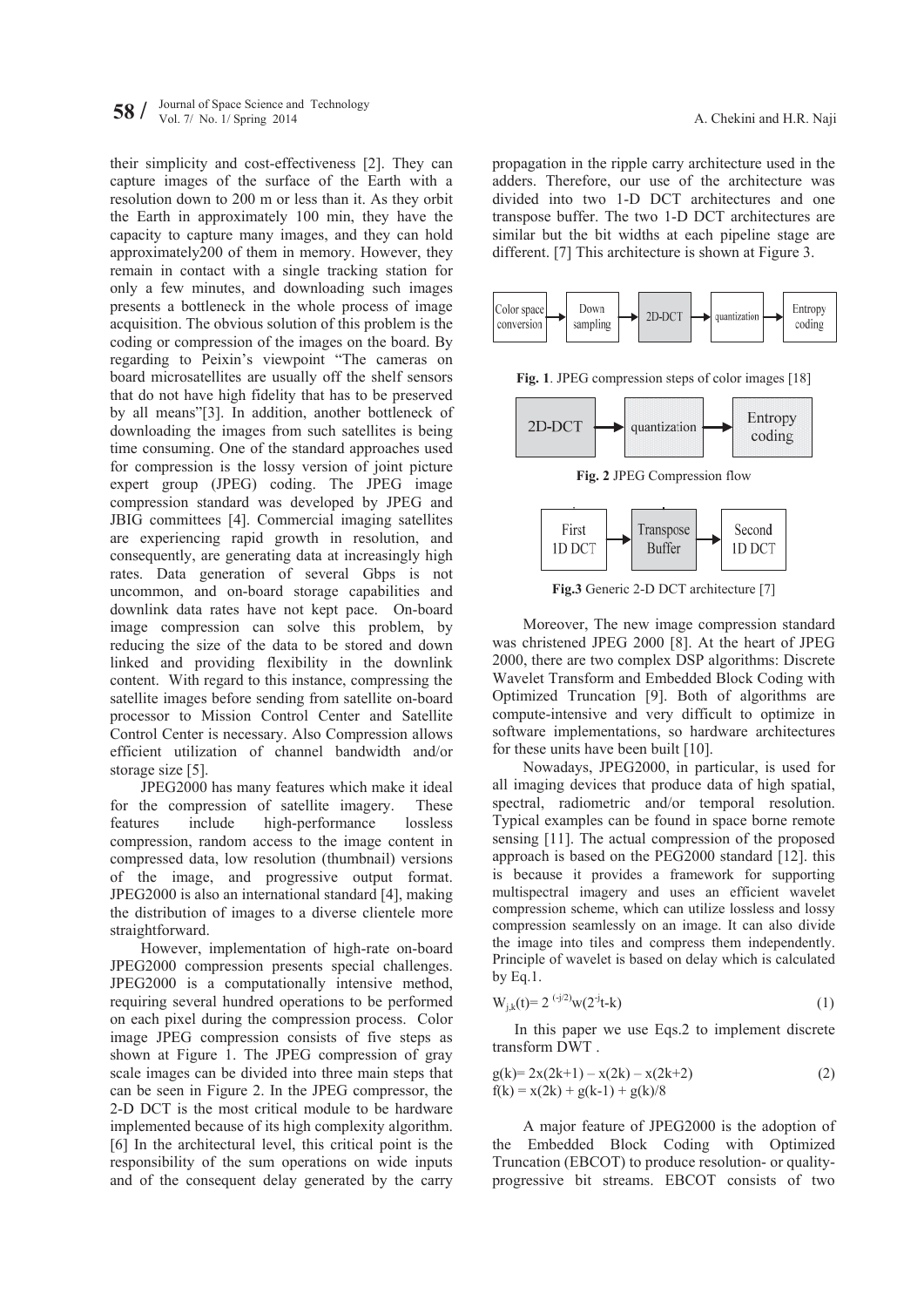FPGA Implementation of JPEG and JPEG2000-based Dynamic Partioal …

different stages. First, it divides the image into codeblocks of typically  $32\times32$  or  $64\times64$  pixels. In the second step it performs the so-called post compression rate-distortion optimization (PCRD-opt) that minimizes the total distortion of all code-blocks  $D = \sum D(z_i)$  where zi indicates the optimal choice of where to truncate the embedded bit stream of code-block i. The optimization is performed with respect to the user-defined compression rate  $\Sigma_L(z_i) \leq L_{max}$ , which has to be met. Details on EBCOT and its PCRD-opt can be found in [3]. However, it is worthwhile mentioning that PCRDopt is processing the falling convex hull of the distortion-rate slopes (Figure.3) defined by Eq.3.

$$
\frac{\Delta D}{\Delta L} = \frac{D_i^{(n-1)} - D_i^{(n)}}{L_i^{(n)} - L_i^{(n-1)}} = \lambda_i^{(n)}
$$
\n(3)

This provides a measure of the distortion reduction  $\Delta D$  computed by adding  $\Delta L$  symbols of the code-block i in order to transmit its wavelet coefficients more accurately. For a given  $L_{\text{max}}$ , the PCRD-opt algorithm determines a minimal threshold  $\lambda$  for all code-blocks *i* to find the truncation-points zi according to Eq.4.

$$
\lambda_i^{Zi-1} < \lambda \le \lambda_i^{zi} \tag{4}
$$

If the distortion-rate slope is steeper, then (Eq.4) selects a later truncation point z<sub>i</sub> and allocates more symbols for this code block. Thus the main idea for the implementation of ROIs in JPEG2000 is to boost the slope either by up-scaling of coefficients of ROIpixels (increase  $\Delta D$ ) [12], or by scaling the slope by a ROI-weight  $w_i > 1$  (increase  $\Delta D/\Delta L$ ) [13]. However, the standard implementation of ROIs improves the quality of ROIs only relative to non-ROIs for a given compression rate. Furthermore, it is not possible to guarantee a certain quality-level for a particular codeblock. This is not appropriate for many applications in remote sensing., but today one specific application of data compression is in remote sensing satellites, which operate in radiation environments that exacerbate soft error rates. Many remote-sensing applications avoid data compression of measurement data because the events of interest are associated with a radiation that can corrupt the final compressed measurement data. This paper will propose an architecture which JPEG and JPEG2000 standards both can handle in hardware on board of remote sensing satellites. This leaves very few options for space-qualified processing elements.

The Virtex series of FPGAs from Xilinx are one of the few devices capable of performing high-rate JPEG2000 compression in space environment. These devices have hundreds of on-board block RAM and multiply elements, millions of programmable gates, and are capable of system clock rates of several hundred MHz, giving them tremendous processing capability. They are also qualified for the space

environment, have a total dose of ~200 kRad, and are latch-up immune.



**Fig.4** Simplified illustration of the distortion-rate slopes used by EBCOT. [11]

## **Partial Reconfiguration Technique**

One of the biggest disadvantages of using hardware solutions instead of software systems is that hardware is less flexible as compared to software. On the other hand, their other important parameters such as reliability and speed are very attractive. One way for solving this problem is using "Dynamic Partial Reconfiguration". This technique enables some hardware with partial reconfiguration such as FPGA to modify their internal structure while executing, and to convert to a new structure with a different function. Thus it enables us to have hardware flexibility and reconfiguration while processing is going on. With these techniques, we can implement a hardware which was not implemented in the past due to hardware inflexibility [21] .

# **Concept and Various Methods of Partial Reconfiguration**

Partial Reconfiguration is the process of configuring a part of FPGA, while the other parts are running. This feature is shown in the Figure5.

Different methods of partial reconfiguration for a hardware with reconfiguration ability include [14]:

# **Static Partial Reconfiguration (SPR)**

In this type of configuration device is not active during reconfiguration process. The entire system is not running till the configuration on the hardware is implemented. Then the circuit once more starts running with new functionality. SPR configuration is the simplest and the most common way to implement applications on hardware with partial reconfiguration ability.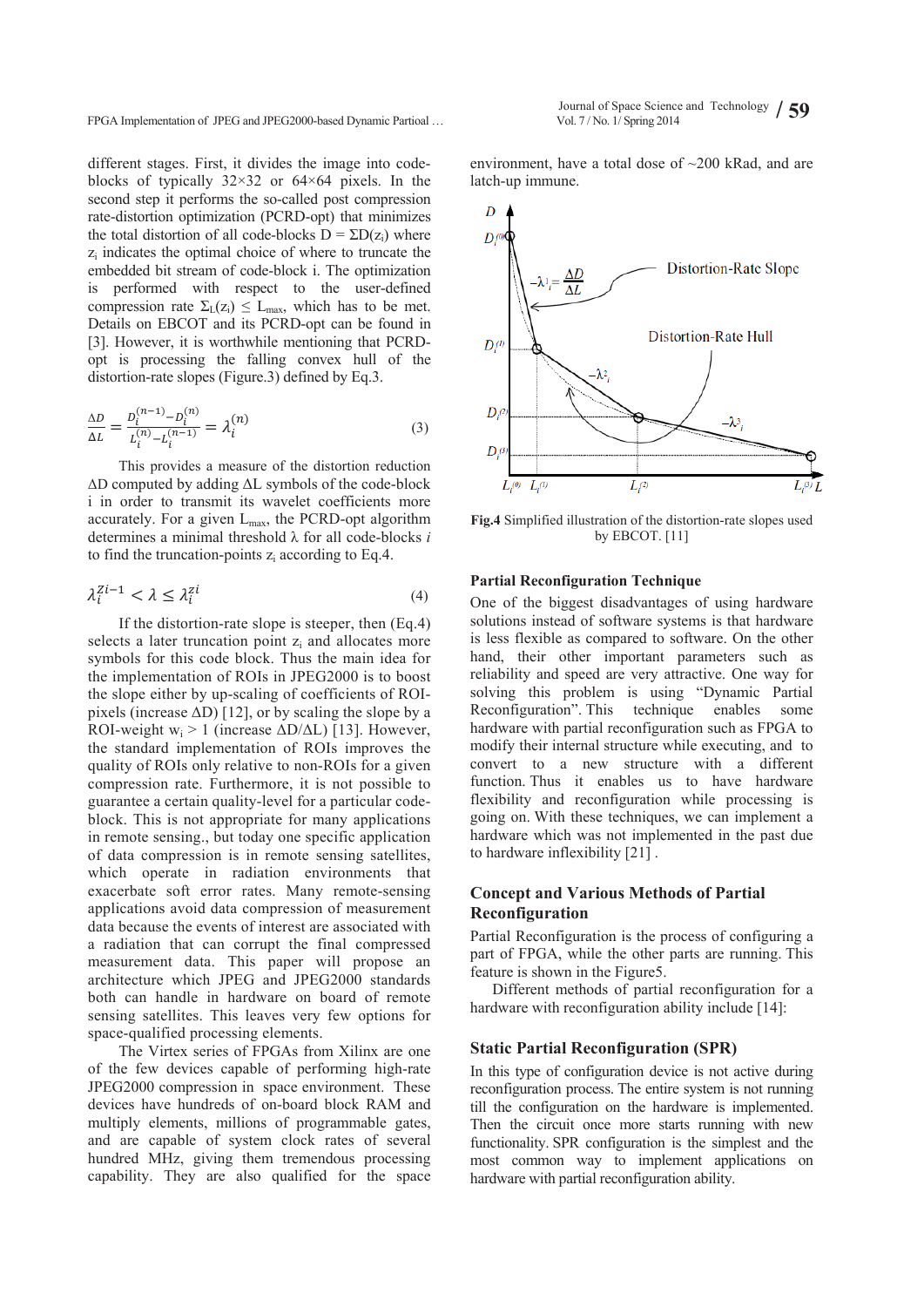**60**  $\ell$  Journal of Space Science and Technology **60**  $\ell$  Max *No. 1/ Spring 2014 A. Chekini and H.R. Naji A. Chekini and H.R. Naji* 

# **Dynamic Partial Reconfiguration (DPR)**

In this method one part of the hardware is changed, while other hardware parts are running. H ere, an algorithm should be divided into several parts which do not have any timing overlap, and then the sequence and usage time of each part should be managed. In this case, the main problems are: the time required for reconfiguration, the design complexity, increase in the hardware costs, and the increase in design time. Despite these limitations, this method has the following advantages that support its usage: reduction of power consumption, increased utilized area, increased flexibility, and increased hardware reuse. In addition to the benefits, SPR configuration can make a compromise between the time and occupied area. In general, in the designing phase, the design should be divided into two parts. The first part remains without any changes while the program is being executed on the hardware. This part is called Static Region (SR). Static part must include the configuration controller and interface for contact with dynamic part. All inputs and outputs are connected to this section. The static part is connected to dynamic part modules by a fixed interface.

The dynamic part changes according to the control command when the algorithm is executing. Typically modules are loaded on the dynamic part from an external memory as bit stream with the appropriate control command.

# **Methods of Partial Reconfiguration Technique**

Partial reconfiguration technique has some advantages that can help us for dynamic hardware configuration mainly when algorithm or data set changes, for example as we want to change or modify rule set in firewalls at run time. This section separately explains each of the various available methods for dynamic partial reconfiguration.



**Fig. 5** Partial Reconfiguration Technique [14]

## **Module -Based Partial Reconfiguration**

In this approach each module can be individually designed. We make different bit streams for every module that we want to place in static part and set each string on the external memory to be used in appropriate time. For being sure about having proper communication between static part and dynamic part, we use an interface called BUS MACRO. During design, we should notice this key point that all of our dynamic modules should

have the same input and output with the same name in order to prevent troubles in contacting the stationary parts. Figure 6 shows this method. As you can see in this Figureure, we can use several PRM1[22].



**Fig.6** Module-Based Partial Reconfiguration

Systematic design, implementation of large projects and modular design are advantages of this method. Also high storage costs, high reconfiguration delay, and having no tri-state buffer reconfiguration are its disadvantages. In this method of design, we can use several dynamic parts as to be able to configure several dynamic modules in each dynamic region, as shown in Figure 7[14].



**Fig.7** Using several PRM and PRR2 [14]

## **Difference-Based Partial Reconfiguration**

This method is suitable in dynamic region, where a minor change is made on the first module compared with the next module. In this method, bit streams contain only information about the difference between the first and second structure. This method is highly suitable for very large projects that have similar functionality and dynamic parts. Using this method, the configuration time in real-time systems is reduced considerably. It is remarkable that both of the above

-

<sup>1.</sup> Partial Reconfiguration Module

<sup>2.</sup> Partial Reconfiguration Region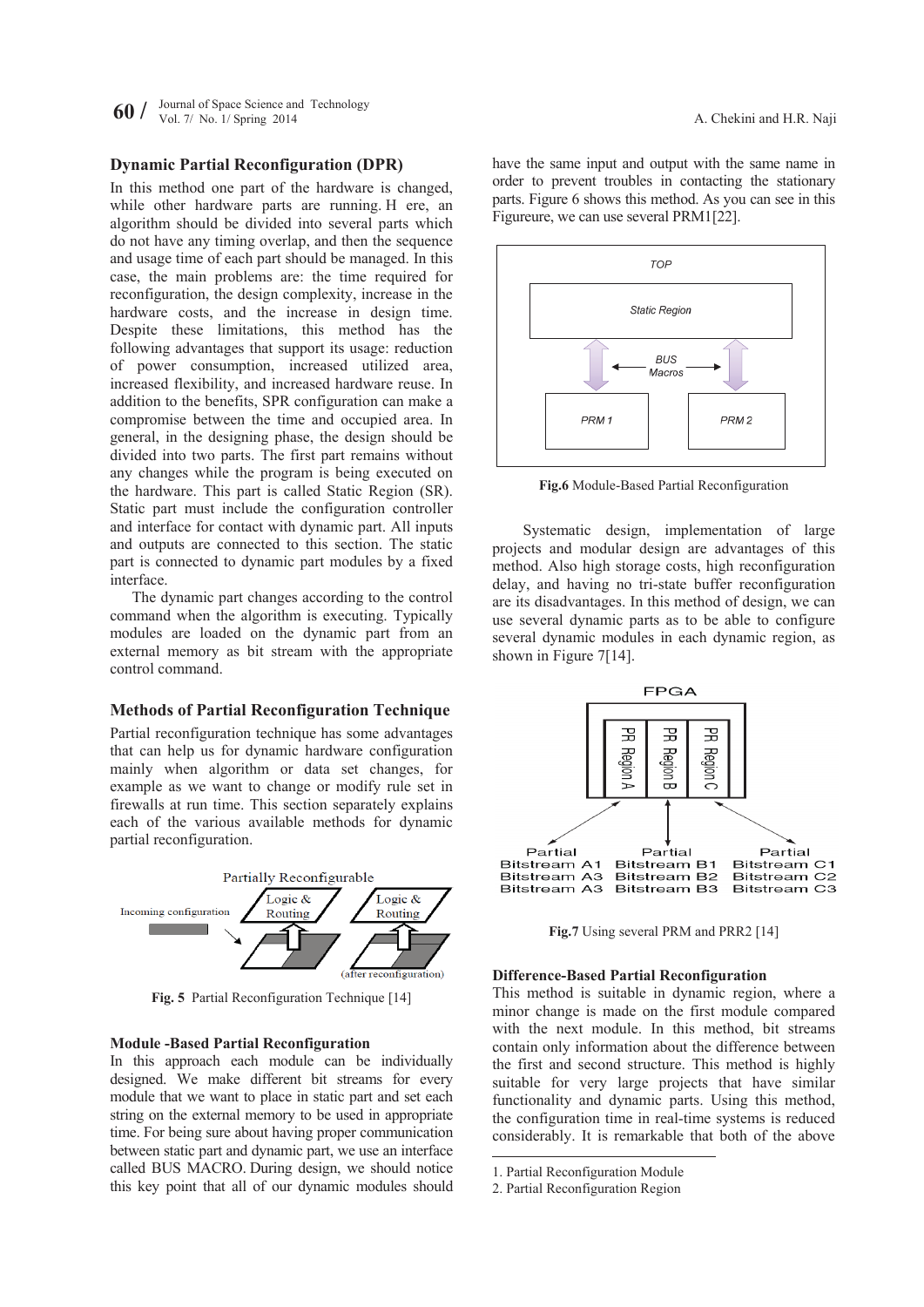FPGA Implementation of JPEG and JPEG2000-based Dynamic Partioal …

Journal of Space Science and Technology  $/ 61$ <br>Vol. 7/No. 1/ Spring 2014

methods produce the same bit stream which is used for partial reconfiguration on FPGA [14, 15, 21].

#### **Implementing Partial Reconfiguration Technique**

Initially, there were very limited tools for implementing this technique, but recently, "PLAN Ahead" software of Xilinx has offered a graphical tool for implementing partial reconfiguration technique. For further information about the functionality of this software you can refer to [15]. Currently, partial reconfiguration is not supported in all FPGAs, but some FPGAs of Xilinx have this ability, for example: Spartan 3, Virtex II, Virtex II Pro and Virtex 4.

#### **The Proposed Architecture**

In this section, we introduce our architecture and then implement it on a real FPGA. Using the knowledge provided in Section 2 and understanding compressors behavior and performance in Section 1, a new architecture can be presented. We consider FPGA in hardware compressor on board of satellite is a realtime processor, this hardware can be used in the common part of the  $OBC<sup>1</sup>$  and the main processing board of a satellite (usually in remote sensing) as it is shown in Figure 8. Because our hardware is implemented on FPGA and has a low cost, low power, and low weight, it is very compatible with OBC of more satellites. Therefore, the proposed hardware for space image compressing is so desirable.



**Fig. 8** OBC of satellite board by its relations

Figure 9(a) shows, one FPGA contains a general algorithm for data processing. In fact, this FPGA is the heart of real-time processing hardware system. A Memory Stick is presented with this FPGA. System administrator stands besides this hardware system. Now the question is what the difference between this architecture and the current architecture for OBCs is. In our architecture, using the partial reconfiguration technique, appropriate bit streams are produced by the administrator and placed only on the External Memory Stick. In this

-

architecture, we have classified compressing algorithms in different groups to reduce the processing time. For example, here the system administrator can implement a new compressing algorithm on the Embedded RAMs of FPGA according to the desired target if the admin or user wants the satellite to send information to the earth. Remote controlling of the system is one of the obvious benefits of this architecture. In this hardware the admin (user) from the  $TT\&C^2$  Grand station can change the functionality of FPGA. Figure 9 (b) depicts the proposed hardware compressor board on OBC of Remote Sensing Satellites.



**Fig. 9** a) sending command to satellite from Earth (user), b) architecture of proposed hardware on OBC of satellite

Suppose, we can classify compressing algorithms according to the type of user requirement. For using this architecture, the plan should be divided into two static and dynamic parts. Using partial reconfiguration technique, all fixed routines, like common elements in compressing algorithms are placed on the static part,

-

<sup>1.</sup> On board computer of satellite

<sup>2.</sup> Track, Telemetry and Command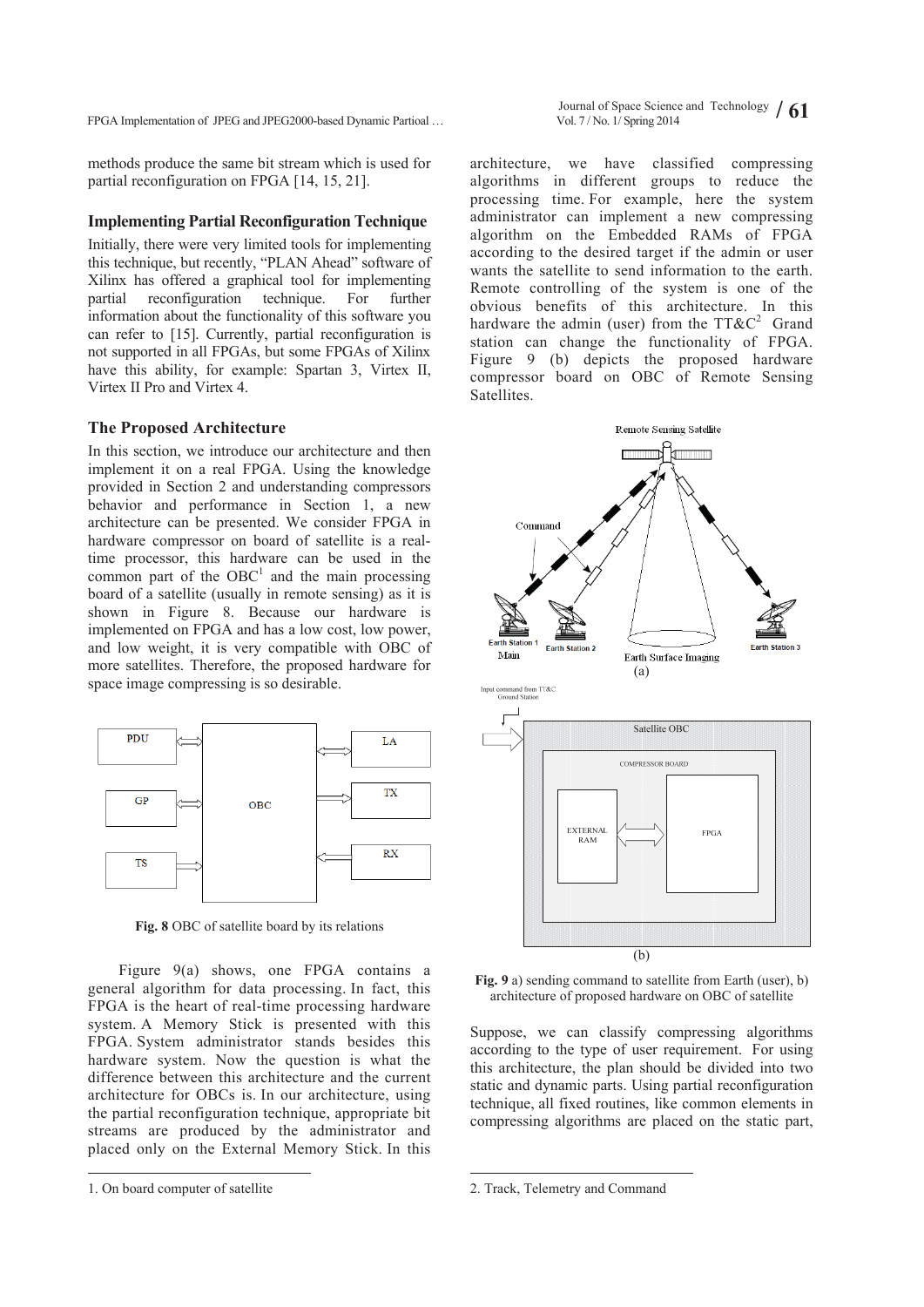but complete algorithms, in this paper JPEG and IPEG2000, are placed in the dynamic part of design.

Thus, at any time, the system user can implement the appropriate compressing algorithms in FPGA using partial reconfiguration technique with an appropriate remote command from the Earth.

This architecture, can be configured at any moment of time according to the type of compressing needed. comparis on to other architectures are: Flexibil ity to changes of algorithms, low data processing time, and high speed which is because compressing algorithms are executed in hardware. Major advantages of this architecture in

In this architecture, compressing algorithms are implemented on FPGA through partial reconfiguration technique by system user's command. Therefore, for the following major reasons the on-board data processing speed in this architecture increases significantly in comparison to the other existing architectures: Transferring the compressing algorithms from external Memory Stick (as it is in current architectures) to embedded RAMs of FPGA (in our architecture). Actually, with this idea, the delay time of data transfer from External Memory Stick has been circumvented, and FPGA accesses internal memory with higher speed, consequently, the data processing speed increases. In addition, by eliminating external memory for data processing, and because of the removal of communication wires, the reliability of system increases. This architecture is shown in Figure 10. aji iiegi<br>he he ng in he in ses:<br>lo.r, iiegi iiegi iiegi iiegi iiegi iiegi iiegi iiegi iiegi iiegi iiegi iiegi iiegi iiegi iiegi iiegi iiegi iiegi iiegi iiegi iiegi iiegi iiegi iiegi iiegi iiegi iiegi iiegi iiegi iiegi iie



Fig.10 The proposed hardware for on-board Image compressing on satellite OBC

Now on-board compressing hardware for real-time image processing can be designed. The 1-D DCT architecture is proposed in reference [16]. Considering the 1-D DCT algorithm steps, the use of a pipelined architecture between these steps becomes natural. Since the algorithm has six steps, the pipeline will have six stages, where five perform additions/subtractions and one performs multiplications. The five adders in the original DCT architecture are ripple-carry and the multiplier is based on shift-add operations. This architecture uses a single arithmetic unit in each stage to perform all the necessary operations s at that stage.

Then the unit inputs are connected by multiplexers to select which value must be used in each clock cycle. The multiplexers controls are g enerated foll owing the al lgorithm ord er. Temporal barriers are obtained to allow the pipeline design with the use of ping-pong registers.

the pipeline fill-up and emptying through an external signal that indicates if the input values are valid values for the image. We know that the architecture of adders used in the original  $1-D$  DCT is ripple carry  $[17]$ . The control block generates the signals to control

w wide- spread. Its main a advantage is the reduced o ccupied area. This architecture of adders is quite simple and

performance provoked by the slow carry propagation. This slow carry propagation is what defines the critical path of the architecture of 1-D DCT calculation and, as However, there is the disadvantage of the low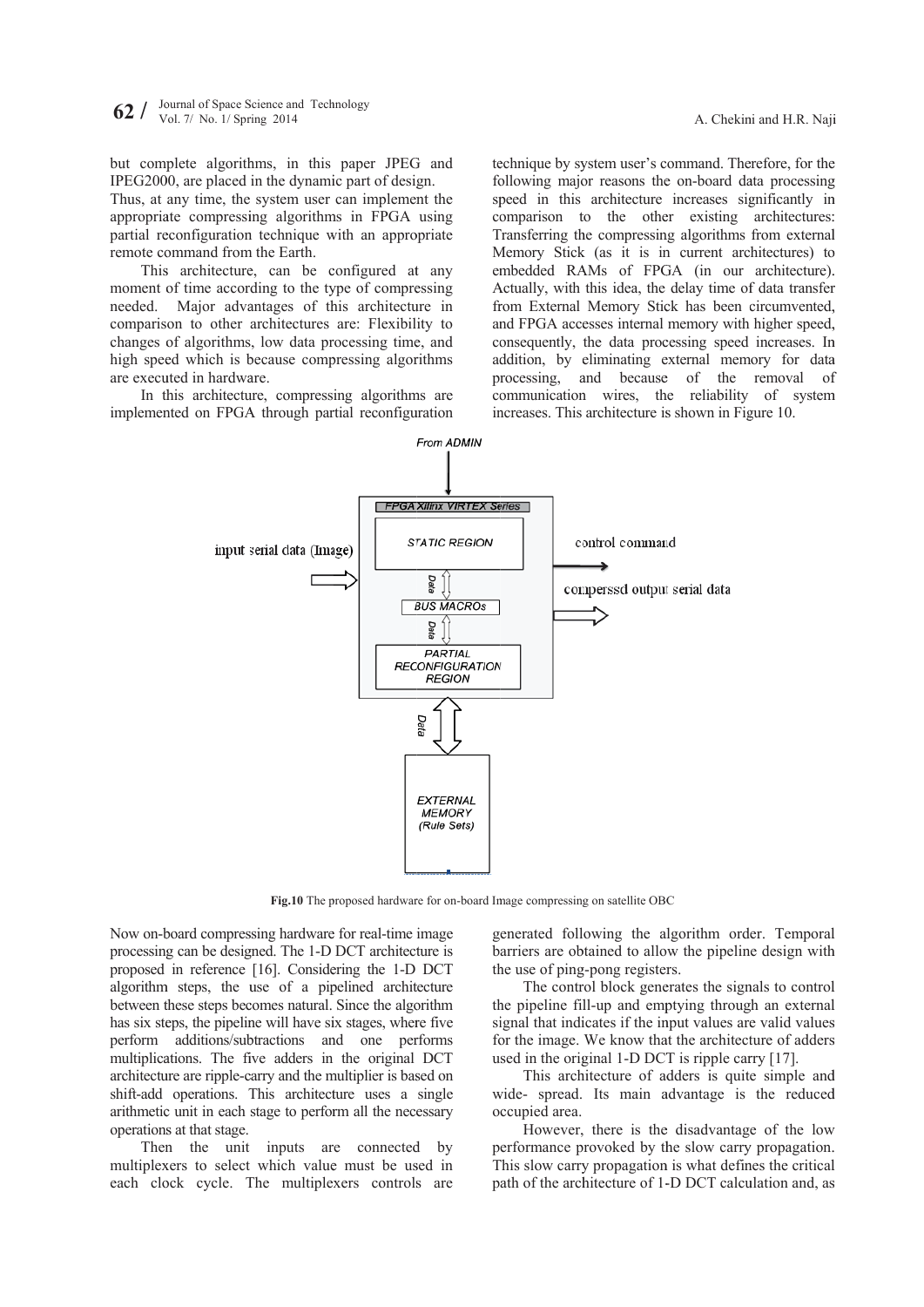FPGA Implementation of JPEG and JPEG2000-based Dynamic Partioal …

a consequence, of the 2-D DCT architecture itself. Figure.11 presents the architecture in blocks of a ripple carry adder.



**Fig.11** Block diagram of a ripple carry adder

The *Ci-*1 being the stage carry in, *Ai* and *Bi* the adder inputs, *Ci* the stage carry out and *Si* the resulting sum, we can write the equation that determines the sum as:

$$
S_i = A_i \cdot B_i \cdot C_{i-1} + A_i \cdot B_i \cdot C_{i-1} + A_i \cdot B_i \cdot C_{i-1} + A_i \cdot B_i \cdot C_{i-1}
$$
 (5)

This can be factored in the following way:

$$
S_i = C_{i-1} \cdot \left( A_i \cdot B_i + \overline{A_i} \cdot \overline{B_i} \right) + \overline{C_{i-1}} \cdot \left( A_i \cdot \overline{B_i} + \overline{A_i} \cdot B_i \right)
$$
  
=  $A_i \oplus B_i \oplus C_{i-1}$  (6)

The equation that determines the carry can be written as:

$$
C_i = A_i \cdot B_i + A_i \cdot C_{i-1} + B_i \cdot C_{i-1} \tag{7}
$$

This, also, can be factored in the following way:

$$
C_i = A_i \cdot B_i + C_{i-1} \cdot \left(A_i + B_i\right) \tag{8}
$$

considering this fact that each stage needs the carry obtained in the previous stage to make the sum, the total time delay is linearly proportional to the *n - i.e.*  length of the adder.

In [7] a small logic was developedinvolving the input B, the adder carry in and the operation control signal *AddSub*. With this logic the same arithmetic operator can operate in addition mode or in subtraction mode. These can be seen in the Table 1.

**Table 1.** Address operation mode control logic

| Add<br>Sub | <b>Carry In</b> | <b>Input B</b> | <b>Operation</b>    |
|------------|-----------------|----------------|---------------------|
|            |                 |                | $A+B$               |
|            |                 | $\sim$ B       | $A+(-B+1)$ or $A-B$ |

Besides, it was possible to determine the maxima values generated by each operator and, in the same way, to identify which adders would not generate, in any hypothesis, a significant carry out. This way, it was possible to use the minimum bit width in each stage and, in consequence, the minimum of resources. Now by presenting the design of adder architecture for use in JPEG compression, and more specifically for

use inthe 2-D DCT of the JPEG compressor, our

hardware architecture can be implemented. If we compare this architecture with the architecture presented in Section1, we see the FPGA is configured partially, and the rule sets are implemented on the dynamic part of FPGA separately in different classes. We have used XILINX ISE tool for the simulation and implementation. Also EARLY ACCESS and PLANAHEAD tools are used to implement the partial reconfiguration technique. Section 4 provides the results of simulation and synthesis.

## **Hardware Implementation and Synthesis Results**

In this section, we present the results of simulation and synthesis of our proposed architecture on FPGA. We have selected Xilinx virtex4 FPGA family for the simulation and implementation as they support partial reconfiguration technique. To serve this goal we first simulated functionality of JPEG and JPEG2000 in MATLAB/ simulink software. Fantastic high resolution images captured by the recently launched WorldView-1 satellite have been released by DigitalGlobe. This satellite was launched on September 18<sup>th</sup>, 2007 from Vandenberg Air Force Base. Therefore, we select several different images captured by this satellite being shown in Figure 12. After simulation of our proposed algorithm at MATLAB/ simulink we should write VHDL code for the hardware implementation. Subsequently, VHDL code was written and nether results were obtained.

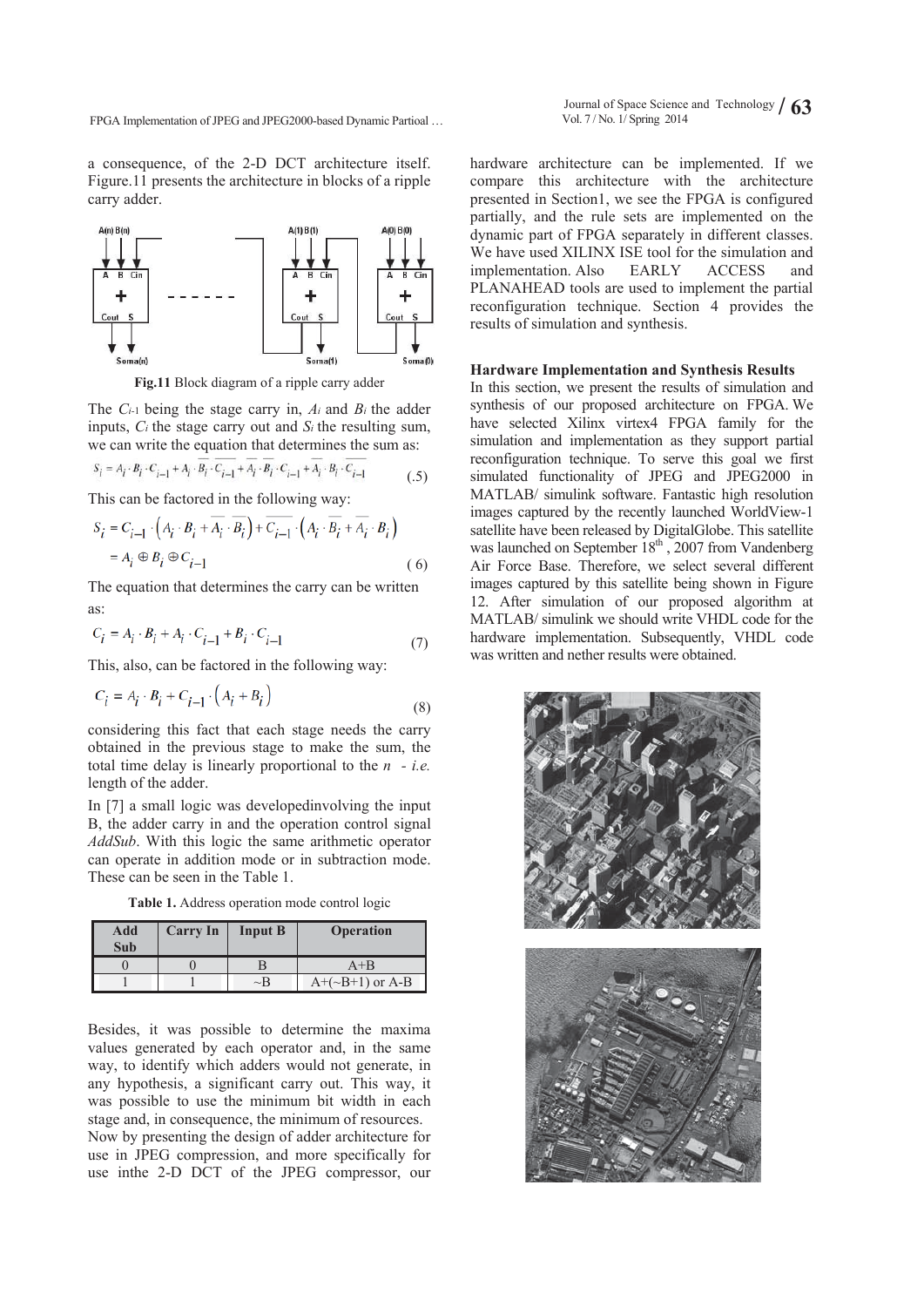$64 /$ Vol. 7/ No. 1/ Spring 2014 Science and Technology



Fig.12 several different images captured by worldview-1 satellite

# **Power Consumption**

Using XPOWER Analyzer of ISE tools, we have calculated the amount of power consumption for this architecture using different rules. These results are presented in Figure 13.



Fig.13 Dynamic and static power consumption



Fig.14 Frequency changes in terms of image block size

As it is noted, power consumption is divided into static and dynamic parts. Static power is almost constant, but using partial reconfiguration technique,

Table 2. Increasing the block size and its effect on dynamic power consumption

| <b>Temperature of chip</b><br>$(FPGA Virtex-4) °C$ | block size |  |
|----------------------------------------------------|------------|--|
| 55.3                                               | 8x8        |  |
| 55.4                                               | 16x16      |  |
| 55.46                                              | 24x24      |  |
| 55.52                                              | 32x32      |  |

# **O Operational Frequeny**

## **U Utilized Area a**

|                                                                                                                                                                                                                                                                                                                                                                                                                                                                                                                                                                                                                                                                                                                                                                                                                                                                                                                                                       |                                                                                                                                                                                                                                                                                                                                                                                                                                                                                                                                                                              | A. Chekini and H.R. Naji |       |  |  |  |
|-------------------------------------------------------------------------------------------------------------------------------------------------------------------------------------------------------------------------------------------------------------------------------------------------------------------------------------------------------------------------------------------------------------------------------------------------------------------------------------------------------------------------------------------------------------------------------------------------------------------------------------------------------------------------------------------------------------------------------------------------------------------------------------------------------------------------------------------------------------------------------------------------------------------------------------------------------|------------------------------------------------------------------------------------------------------------------------------------------------------------------------------------------------------------------------------------------------------------------------------------------------------------------------------------------------------------------------------------------------------------------------------------------------------------------------------------------------------------------------------------------------------------------------------|--------------------------|-------|--|--|--|
|                                                                                                                                                                                                                                                                                                                                                                                                                                                                                                                                                                                                                                                                                                                                                                                                                                                                                                                                                       | the dynamic part is variable. It obviously increases the<br>block size and the processor should compress more<br>input data. This process increases the transmission bit<br>rate in the hardware as well as thedynamic power<br>dissipation rate. Table 2, which is derived from the<br>results of simulation and synthesis of this architecture,<br>shows increasing the image block size, causes increase<br>in the chip temperature. Increasing temperature with<br>block size (boosting number) matches increasing the<br>dynamic power consumption as shown in Table 2. |                          |       |  |  |  |
|                                                                                                                                                                                                                                                                                                                                                                                                                                                                                                                                                                                                                                                                                                                                                                                                                                                                                                                                                       | Table 2. Increasing the block size and its effect on dynamic<br>power consumption                                                                                                                                                                                                                                                                                                                                                                                                                                                                                            |                          |       |  |  |  |
|                                                                                                                                                                                                                                                                                                                                                                                                                                                                                                                                                                                                                                                                                                                                                                                                                                                                                                                                                       | <b>Temperature of chip</b><br>(FPGA Virtex-4) <sup>°</sup> C                                                                                                                                                                                                                                                                                                                                                                                                                                                                                                                 | block size               |       |  |  |  |
|                                                                                                                                                                                                                                                                                                                                                                                                                                                                                                                                                                                                                                                                                                                                                                                                                                                                                                                                                       | 55.3                                                                                                                                                                                                                                                                                                                                                                                                                                                                                                                                                                         | <b>8x8</b>               |       |  |  |  |
|                                                                                                                                                                                                                                                                                                                                                                                                                                                                                                                                                                                                                                                                                                                                                                                                                                                                                                                                                       | 55.4                                                                                                                                                                                                                                                                                                                                                                                                                                                                                                                                                                         | 16x16                    |       |  |  |  |
|                                                                                                                                                                                                                                                                                                                                                                                                                                                                                                                                                                                                                                                                                                                                                                                                                                                                                                                                                       | 55.46                                                                                                                                                                                                                                                                                                                                                                                                                                                                                                                                                                        | 24x24                    |       |  |  |  |
|                                                                                                                                                                                                                                                                                                                                                                                                                                                                                                                                                                                                                                                                                                                                                                                                                                                                                                                                                       | 55.52                                                                                                                                                                                                                                                                                                                                                                                                                                                                                                                                                                        | 32x32                    |       |  |  |  |
| <b>Operational Frequeny</b><br>Using the results of ISE tool, we can determine the<br>hardware frequency. Figure 14 shows the frequency<br>changes of the hardware in terms of image block size.<br>Figure 14 shows by augmenting the number of block<br>size, circuit working frequency will not change<br>remarkably. Low change of working frequencies is<br>caused by increasing the number of block size.<br><b>Utilized Area</b><br>FPGA utilized area is one of the most important<br>parameters in designing and using the FPGA as target<br>hardware for design implementation. Table 3 shows<br>the amount of FPGA resources utilization. This table<br>shows device utilization comparison between this<br>architecture and 2D-DCT designed in [18, 19].<br>Table 3 Resource utilization comparison between our<br>architecture and [19],[20]<br><b>Resources</b><br>Work at<br>Work at<br><b>Proposed</b><br>architecture<br>[19]<br>[20] |                                                                                                                                                                                                                                                                                                                                                                                                                                                                                                                                                                              |                          |       |  |  |  |
| <b>Type</b><br>Number of                                                                                                                                                                                                                                                                                                                                                                                                                                                                                                                                                                                                                                                                                                                                                                                                                                                                                                                              |                                                                                                                                                                                                                                                                                                                                                                                                                                                                                                                                                                              |                          |       |  |  |  |
| Slices                                                                                                                                                                                                                                                                                                                                                                                                                                                                                                                                                                                                                                                                                                                                                                                                                                                                                                                                                | 658                                                                                                                                                                                                                                                                                                                                                                                                                                                                                                                                                                          | 1145                     | 7260  |  |  |  |
| Number of                                                                                                                                                                                                                                                                                                                                                                                                                                                                                                                                                                                                                                                                                                                                                                                                                                                                                                                                             |                                                                                                                                                                                                                                                                                                                                                                                                                                                                                                                                                                              |                          |       |  |  |  |
| <b>Slices FFs</b>                                                                                                                                                                                                                                                                                                                                                                                                                                                                                                                                                                                                                                                                                                                                                                                                                                                                                                                                     | 924                                                                                                                                                                                                                                                                                                                                                                                                                                                                                                                                                                          | 1696                     | 9644  |  |  |  |
| Number of<br>Slices LUTs                                                                                                                                                                                                                                                                                                                                                                                                                                                                                                                                                                                                                                                                                                                                                                                                                                                                                                                              | 1450                                                                                                                                                                                                                                                                                                                                                                                                                                                                                                                                                                         | 1750                     | 11194 |  |  |  |
| Number of<br><b>Multipliers</b>                                                                                                                                                                                                                                                                                                                                                                                                                                                                                                                                                                                                                                                                                                                                                                                                                                                                                                                       | $\overline{2}$                                                                                                                                                                                                                                                                                                                                                                                                                                                                                                                                                               | 11                       |       |  |  |  |
|                                                                                                                                                                                                                                                                                                                                                                                                                                                                                                                                                                                                                                                                                                                                                                                                                                                                                                                                                       | Because of using <i>addsub</i> instead of multipliers<br>which was described at section 3, we observe that the<br>device utilization at proposed architecture as compared                                                                                                                                                                                                                                                                                                                                                                                                    |                          |       |  |  |  |

Table 3 Resource utilization comparison between our architecture a and [19],[20]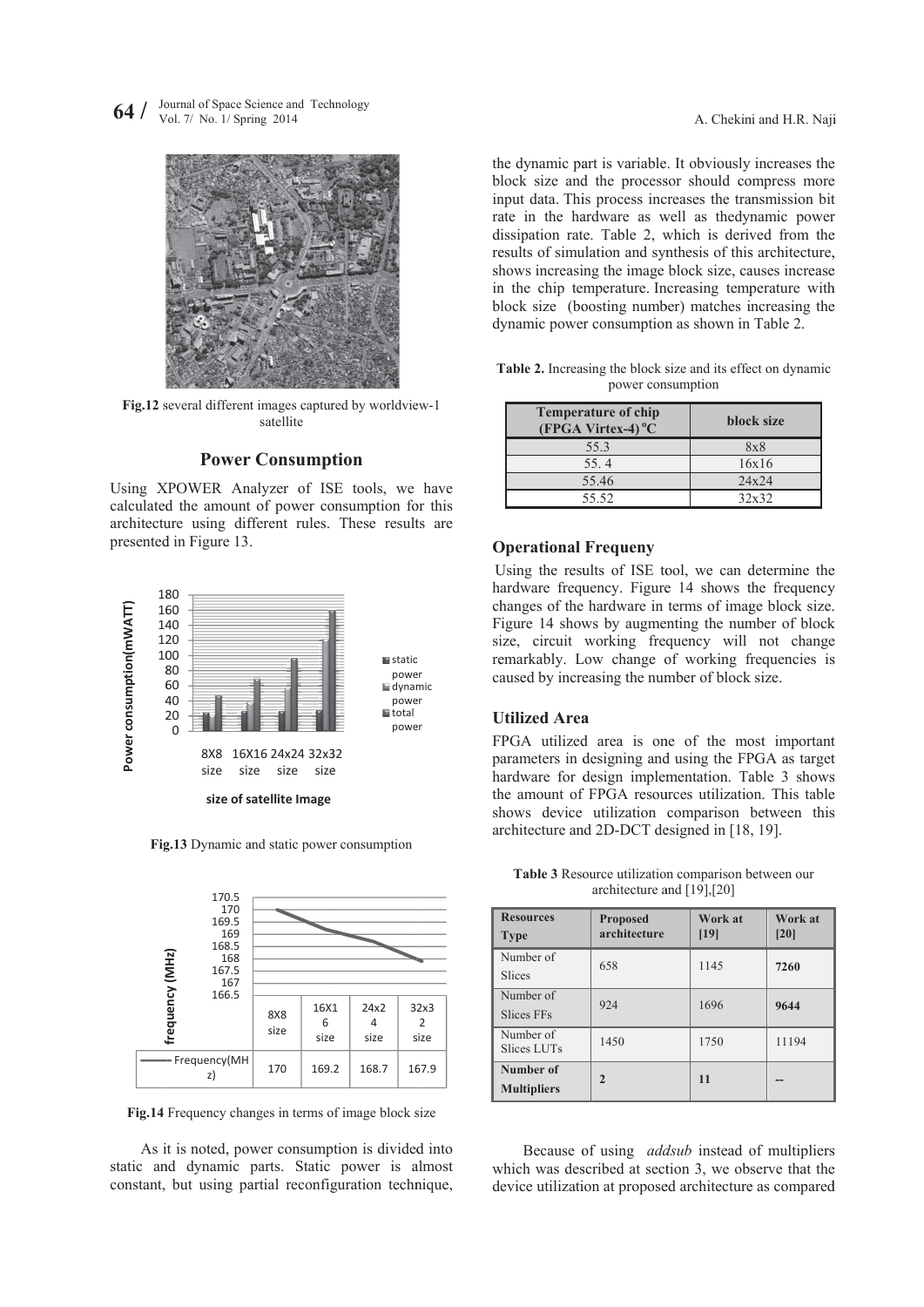FPGA Implementation of JPEG and JPEG2000-based Dynamic Partioal ...

with the other implementation is so low. The RTL of proposed architecture is shown in Figure 15.



**Fig. 15** RTL L view of design

# **Implementation Tools**

Fig. 15 RTL view of design<br> **Implementation Tools**<br>
We have implemented our architecture on ML402 Xilinx embedded kit with virtex-4FPGA that supports partial reconfiguration technique with a 32MB FLASH ROM; therefore, we have a limitation in implementing large rule sets. The size of partial bit stream for reconfiguration of FPGA is almost 4MB. Hence, we can have 8 separate compressing algorithms on external memory. Doing so, we can implement realtime on-board satellite image processing architecture on hardware platform. Our implementation board at laboratory is shown in Figure 16.

# **Comparison with Other Models**

In this section we have compared our proposed architecture with several other architectures. Our architecture using cooperative reconfigurable hardware cores provides a high speed, flexible, low weight, and low power, scalable and modular compression at hardware system which is completely suitable for real time on boar d of satellites.



Fig. 16 Hardware platform used to implement our proposed architecture ( (ML 402 Xilinx x)

a high speed processing. As compared to our model, their algorithm is in the memory and should run by a processor, but our model is implemented inside the FPGA and doesn't have the memory-CPU transfer time bottleneck. Moreover, they don't provide the flexibility, scalability and modularity of our model which prevents them from extending or reconfiguring their structure. The main advantages of our proposed architecture are low power consumption, high-speed processing in hardware, modularity, flexibility and high safety because of embedding all design in FPGA. In [2 20] one DSP for signal p processing on board of satellite is proposed, this hardware reconfigurable and consume much power, almost 1 watt. But the proposed architecture in this paper is based on FPGA which is reconfigurable and consumes less power relative to the proposed architecture at [20]. In our work all of system is implemented on one chip, so we have system on chip (SOC). For this reason and the elimination of external wires for c connecting processors proposed architecture have more reliability. Most proposed architectures are on software.[3, 9] But at our proposed architecture, the whole compression algorithm runs in the hardware. The proposed architectures at [18, 19] have operational frequency of 84MHz, but our proposed architecture operate at 170MHz, as seen previously. In addition, about device utilization, we can say that, because of using *AddSub* instead of multipliers which were described in section 3, we see that the device utilization at proposed architecture in comparison with the other implementation is so low. Therefore, power consumption at our proposed hardware is so less than other implementations  $[5,18, 20]$ . Most of the current architectures don't have such not

# **Conclusion**

This paper proposed a new architecture with high safety, low weight, and high speed, low cost and low power which is compatible with and suitable for being used at on-board image compression on satellite and presented the design of adder architectures for their use in JPEG compression and more specifically in the 2-D DCT of the JPEG compressor. Then presented device utilization by this approach significantly decreases. Also this paper presents the application of reconfigurable hardware as cores in real-time on-board image compression in satellites. The proposed architecture is based on the partial reconfiguration technique. This architecture provides a new and wide horizon at hardware onboard processing design. the presented result shows that high processing speed despite low power consumption and high reliability by transferring full design to one chip, is achieved. We represented this new architecture with partial reconfigurati on ability to separate and support several different compressing algorithms based on user command on the Earth and